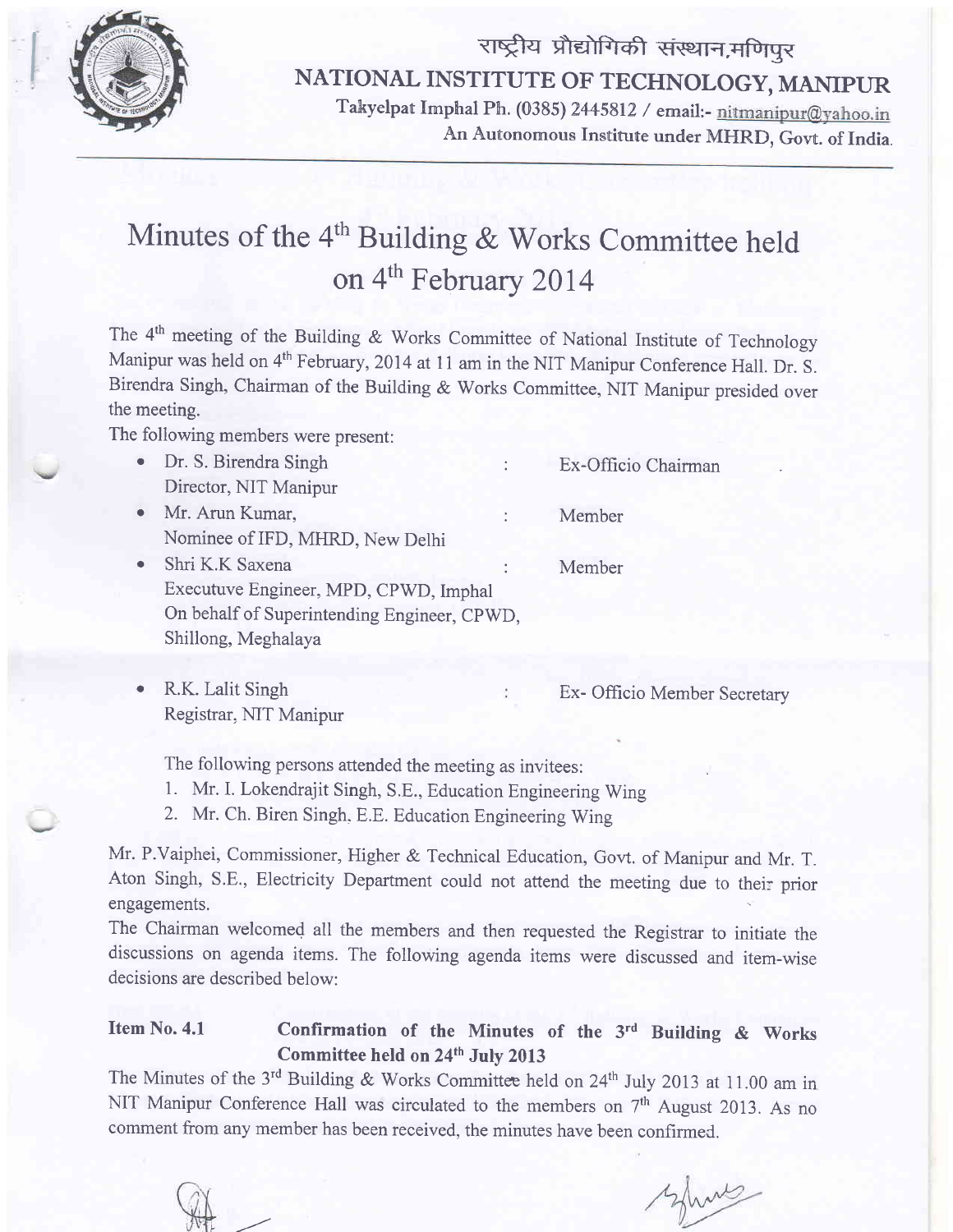## Minutes of the 4<sup>th</sup> Building & Works Committee held on 4th February 2014

The 4<sup>th</sup> meeting of the Building & Works Committee of National Institute of Technology Manipur was held on 4<sup>th</sup> February, 2014 at 11 am in the NIT Manipur Conference Hall. Dr. S. Birendra Singh, Chairman of the Building & Works Committee, NIT Maripur presided over the meeting.

The following members were present:

| • Dr. S. Birendra Singh<br>Director, NIT Manipur | Ex-Officio Chairman |  |
|--------------------------------------------------|---------------------|--|
| • Mr. Arun Kumar,                                | Member              |  |

Nominee of IFD, MHRD, New Delhi

o Shri K.K Saxena Executuve Engineer, MPD, CPWD, Imphal On behalf of Superintending Engineer, CPWD, Shillong, Meghalaya

Ex- Officio Member Secretary

**Member** 

. R.K. Lalit Singh Registrar, NIT Manipur

The following persons attended the meeting as invitees:

1. Mr. I. Lokendrajit Singh, S.E., Education Engineering Wing

2. Mr. Ch. Biren Singh, E.E. Education Engineering Wing

Mr. P.Vaiphei, Commissioner, Higher & Technical Education, Govt. of Manipur and Mr. T. Aton Singh, S.E., Electricity Department could not attend the meeting due to their prior engagements.

The Chairman welcomed all the members and then requested the Registrar to initiate the discussions on agenda items. The following agenda items were discussed and item-wise decisions are described below:

### Item No. 4.1 Confirmation of the Minutes of the 3<sup>rd</sup> Building & Works Committee held on 24<sup>th</sup> July 2013

The Minutes of the 3<sup>rd</sup> Building & Works Committee held on 24<sup>th</sup> July 2013 at 11.00 am in NIT Manipur Conference Hall was circulated to the members on 7<sup>th</sup> August 2013. As no comment from any member has been received, the minutes have been confirmed.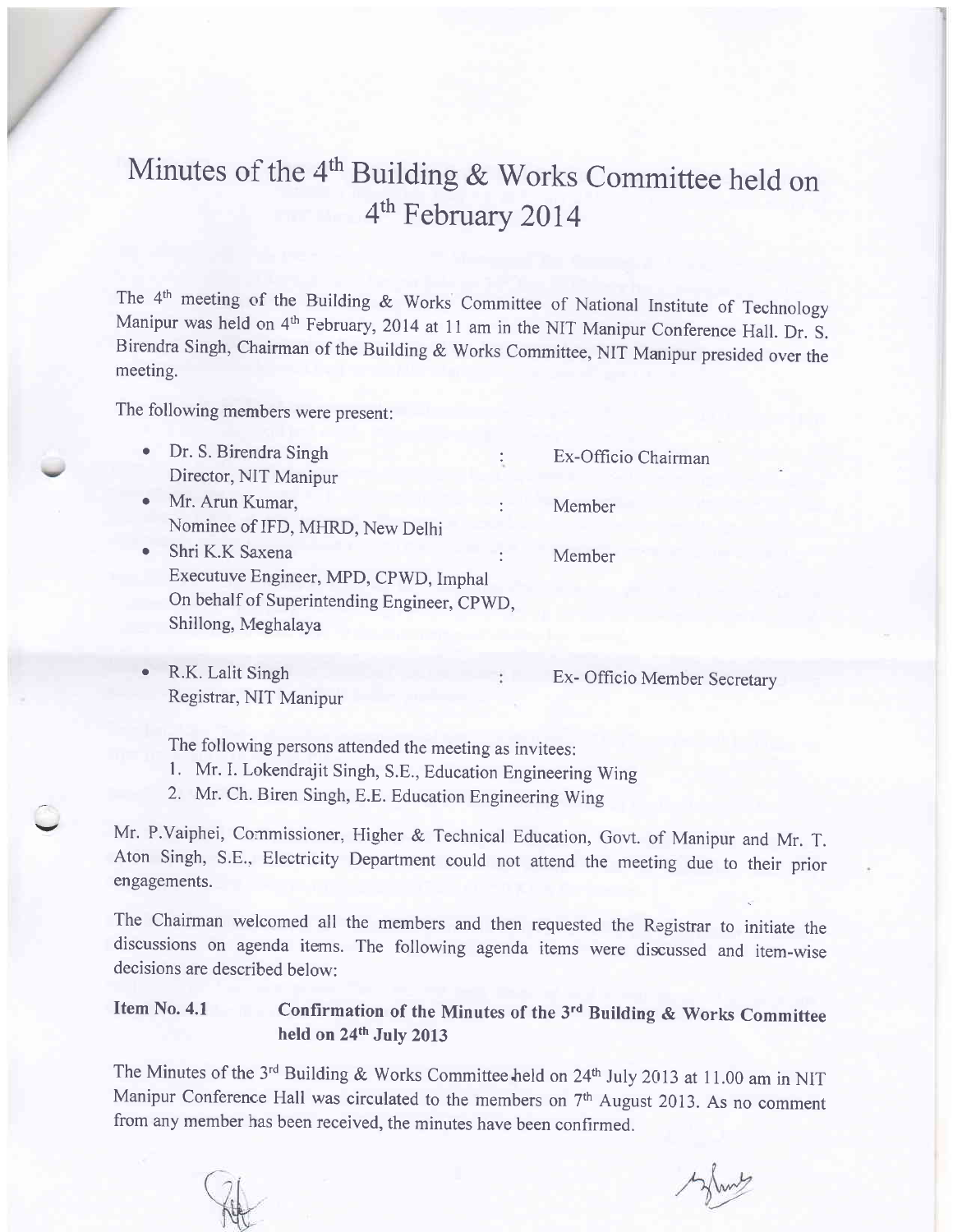## Item No. 4.2 Action taken on the decision of the Third meeting of the Building & Works Committee held on  $24<sup>th</sup>$  July 2013 in the conference room of NIT Manipur

The actions taken on the resolutions of  $3^{rd}$  Meeting of the Building & Works Committee of National Institute of Technology Manipur held on  $24^{th}$  July 2013 have been noted in general with the observations noted on the

Item No. 3.3: The Education Engineering Wing has assured that the Assam Type hostels and Classrooms will be handed over to the NIT Manipur by the end of April 2014.

Item No. 3.4:  $3^{\text{rd}}$  BOG has accorded sanction for construction of (804+372m = 1176 m) i.e 1176 <sup>m</sup>length boundary wall and nearly g0% of the assigned work is completed.

Item No. 3.5: Most of the approved works have been completed. The Construction of pedestrian path connecting SAT and NIT Manipur internal road has been dropped. The Committee felt that the above work is not required. The above completed works were carried out under the supervision of the Institute construction committee after the estimates were vetted by CPWD.

Item No. 3.6: The chairman apprised the committee that the approval of the drawings for the construction of Multipurpose building and hostels taken up by the CPWD have been accorded. Construction of approach road to the mu

Item No. 3.7: The chairman informed the committee that the tender document is prepared and will be sent for vetting to CPWD before publication.

Item No. 3.8: The committee recommended that Construction of staff quarter will be taken up after finalization of Master Plan.

Item No. 3.9: Plantation of saplings is going on along the periphery of the Boundary wall.

Y

Item No. 3.10: A dedicated transformer of 100KVA capacity is already installed with an estimated cost of Rs. 49.28 lakhs.. The committee recommended for installing dedicated transformer of 250 KVA capacity and a D.G Set of 250 KVA for backup.

Item No. 3.1 l: Water supply and treatment plant will be taken up after the finalization of Master Plan.

ItemNo.3.12:The solar power plant has not been taken up and it will be taken up after thecompletion of the first phase construction.

Africa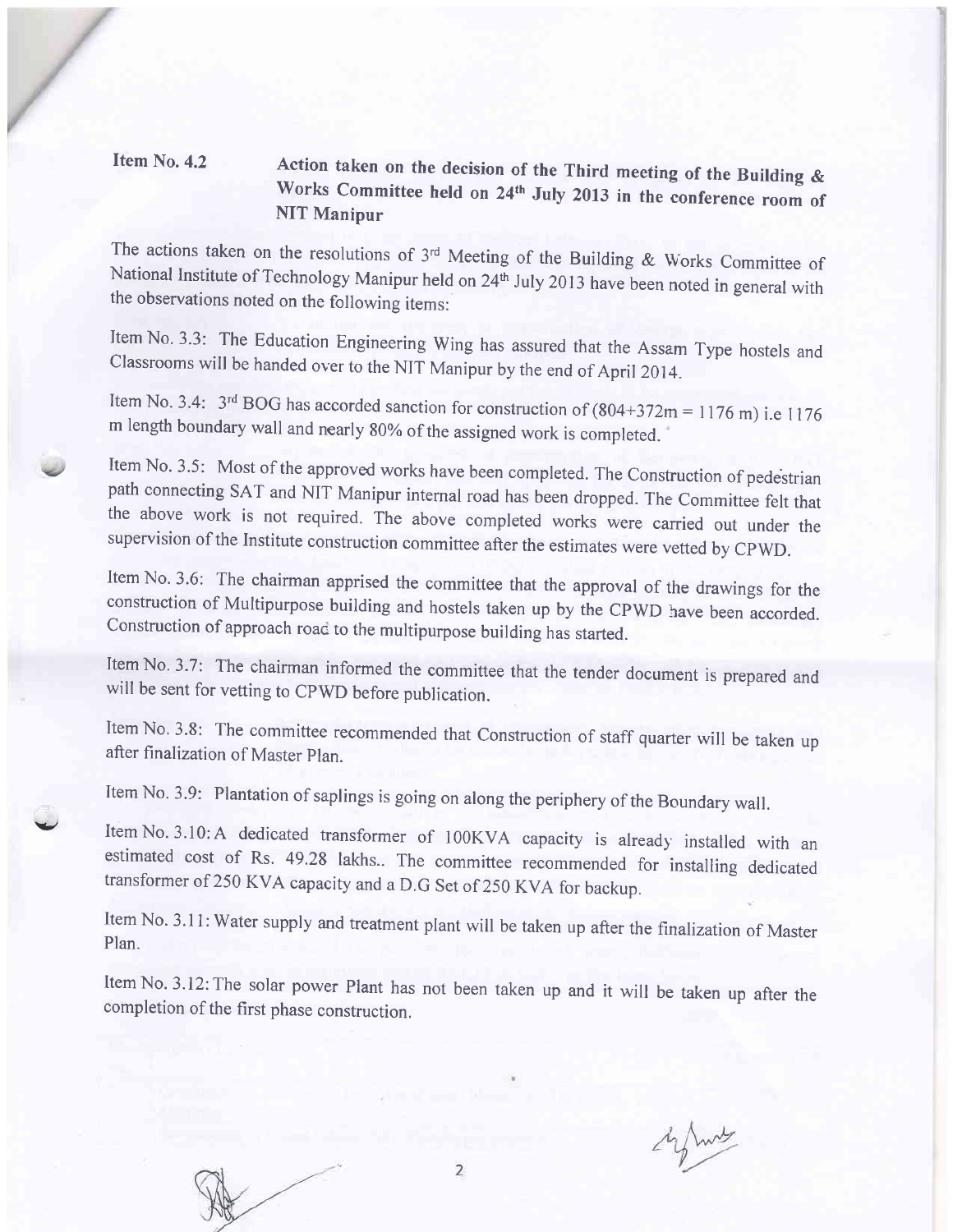### Item No. 4.3 Latest position of unspent balance and progress on the ongoing projects

The committee was apprised that the status of unspent balance (Plan) of the Institute is Rs. 3123.74 lakhs as on 1.02.2014. The grant for  $3<sup>rd</sup>$  quarter was received recently and most of the unspent balance will be spent by the end of Feb. 2014.

Item No. 4.4 To review the progress of construction of Assam type hostels and classrooms in the permanent campus

The chairman apprised the committee that the hostel portion is likely to be completed and will be inaugurated by mid of Feb. 2014.

ltem No.4.5 To review the progress of construction of Boundary wall at NIT Manipur Permanent site and approval for construction of boundary wall of the unfenced portion of the permanent campus

The committee is apprised that 80% of the 1176 m long brick compound boundary wall adjacent to private property is completed. The total length of the unwalled portion of the campus is <sup>3149</sup> m. The committee recommended for the construction of brick wall fencing of the remaining portion in phase wise manner subject to availability of the resources. The committee recommended for administrative approval for 1068 m long brick wall fencing as a second phase construction of boundary wall. The estimated cost is Rs. 3,78,43,950.00  $@$  Rs. 35,434.41 per metre as per the design, specifications and estimates earlier vetted by the CPWD.

Item No.4.6 Administrative approval of renovation, maintenance, repairing and other allied works to be /already undertaken by the NIT Manipur at Temporary campus

The proposed works will be carried out in the temporary Polytechnic campus to meet the emergent need of the Institute. These facilities may be used by Polytechnic later and it will be <sup>a</sup> good gesture from NIT Manipur towards state Government for their generous help extended during the initial stage. The state govt. has reportedly spent Rs. 40.00 crores on construction of facilities at Takyel for exclusive use by NIT till shifting to permanent campus.

The committee recommended the proposal for creation of urgent facilities in the present temporary campus with an estimated cost of Rs.1,17,46,056/- as furnished below.

List of proposed works:

v

| SI. | Name of the work                                                             | Amount $(Rs.)$ |
|-----|------------------------------------------------------------------------------|----------------|
| No. |                                                                              |                |
|     | Construction of Septic tank for Guest House at Takyelpat, Imphal,<br>Manipur | 86,134.00      |
|     | Renovation of Guest House, NIT Temporary campus                              | 10,63,337.00   |

3

Glub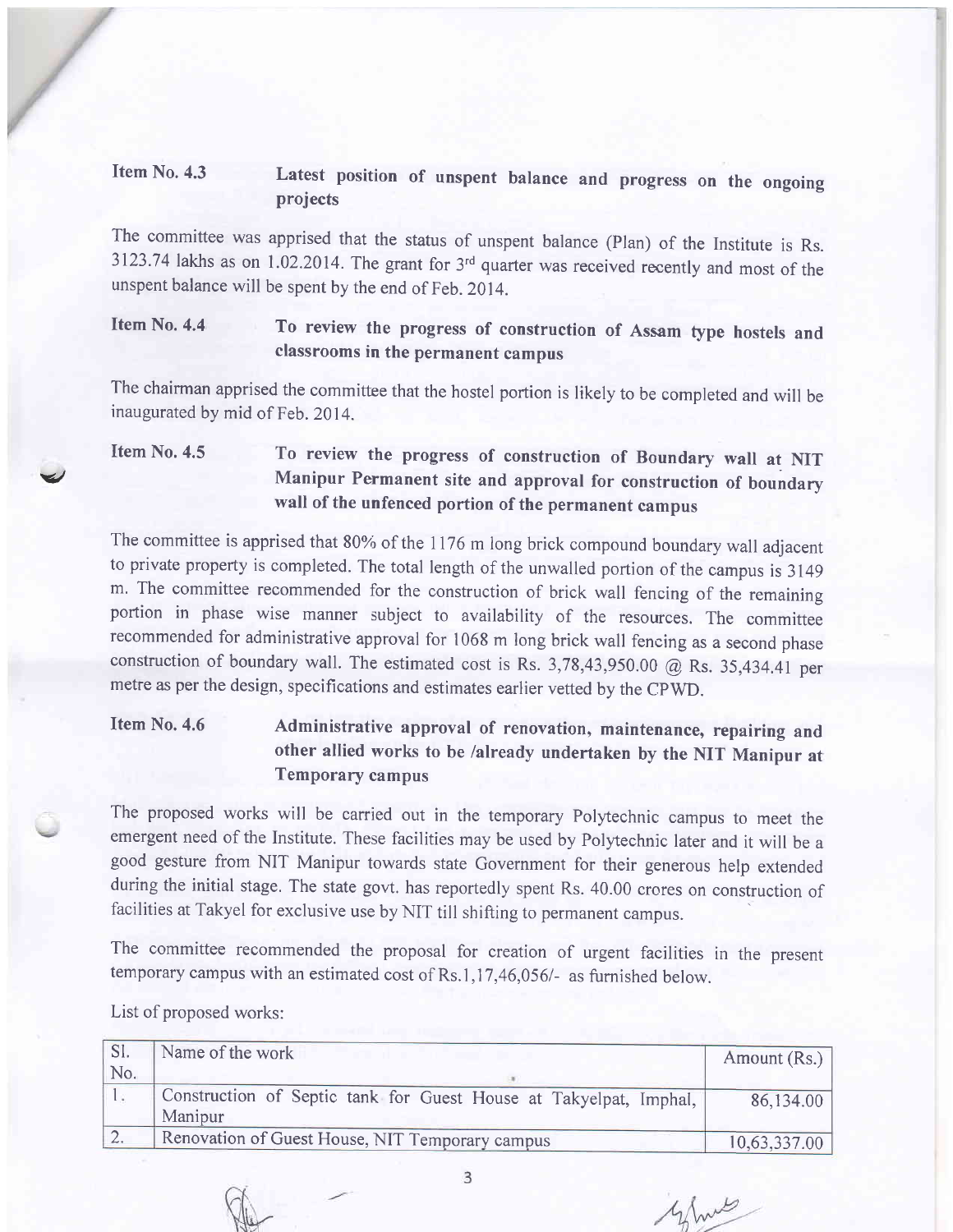| 3.  | Land Development for Guest House at NIT Manipur Temporary                                        | 1,10,268.00                    |  |  |
|-----|--------------------------------------------------------------------------------------------------|--------------------------------|--|--|
|     | Campus, Takyelpat                                                                                |                                |  |  |
| 4.  | Construction of Physics Lab at Polytechnic campus                                                |                                |  |  |
| 5.  | Construction of Chowkidar Quarter (Behind Director's Qtr.)                                       | 3,82,022.00                    |  |  |
| 6.  | Construction of Steel Gate with CGI fencing at NIT Temporary campus                              | 4,59,264.00                    |  |  |
|     | Behind Director's Qtr)                                                                           | 2,13,074.00                    |  |  |
| 7.  | Construction of cement concrete pavement (Southern side of Boys<br>hostel) at Polytechnic campus | 2,24,397.00                    |  |  |
| 8.  |                                                                                                  |                                |  |  |
| 9.  | Construction of Brick Masonry Drain, behind Director's Qtr.                                      | 8,71,777.00                    |  |  |
|     | Construction of steel gate with CGI fencing, southern side of BH                                 | 1,35,898.00                    |  |  |
| 10. | Construction/extension of canteen, NIT Temporary campus                                          | 5,52,328.00                    |  |  |
| 11. | Construction of Water tank of 30KL capacity at NIT Temporary<br>Campus                           | 18,92,938.00                   |  |  |
| 12. | Construction of Laboratory block at NIT Temporary Campus<br>24,99,078.00                         |                                |  |  |
| 13. | Construction of Generator Shed I Building at NIT Temporary Campus                                |                                |  |  |
| 14. | 3,79,444.00                                                                                      |                                |  |  |
| 15. | Construction of Generator Shed II Building at NIT Temporary Campus                               | 3,82,387.00                    |  |  |
|     | Construction of laboratories urgently required for EEE Lab                                       |                                |  |  |
|     | Total                                                                                            | 24,93,380.00<br>1,17,46,056.00 |  |  |

This is required to accommodate the new batch of students, laboratories infrastructure, security of the students and for smooth running of the academic activities. These works may be carried out under the supervision of the Institute Construction Committee after the estimates are vetted by CPWD.

### Item No. 4.7 To review the status of the construction of Multipurpose Building and hostels taken up by CPWD

NIT Manipur has accorded its approval to the revised drawing of both the Boys hostel and Multipurpose building including Auditorium. The committee was apprised that Rs. 24.50 crores had been deposited to CPWD. CPWD had sub Rs'56,85,262.00 (Annexure 4.5). in Sub-Soil investigation and Earlh work for approach road.

CPWD had apprised the committee that based on the latest soil report by the senior.Geologist and Professor, IIT Madras, CPWD had redesigned the structure of the foundation and submitted <sup>a</sup>revised estimate of Rs. 98,06,75,900 for Boys Hostel and Rs. 216,6g,70,500.00 (Annexure 4.6). On being justified by the CPWD representative, the committee approved and recommended the revised estimate for production before the finance committee and BoG.

Representatives of CPWD assured that tentative dates of completion of the Boys hostel and Multipurpose building will be December 2015 and March 2016.

?

Julius

 $\overline{a}$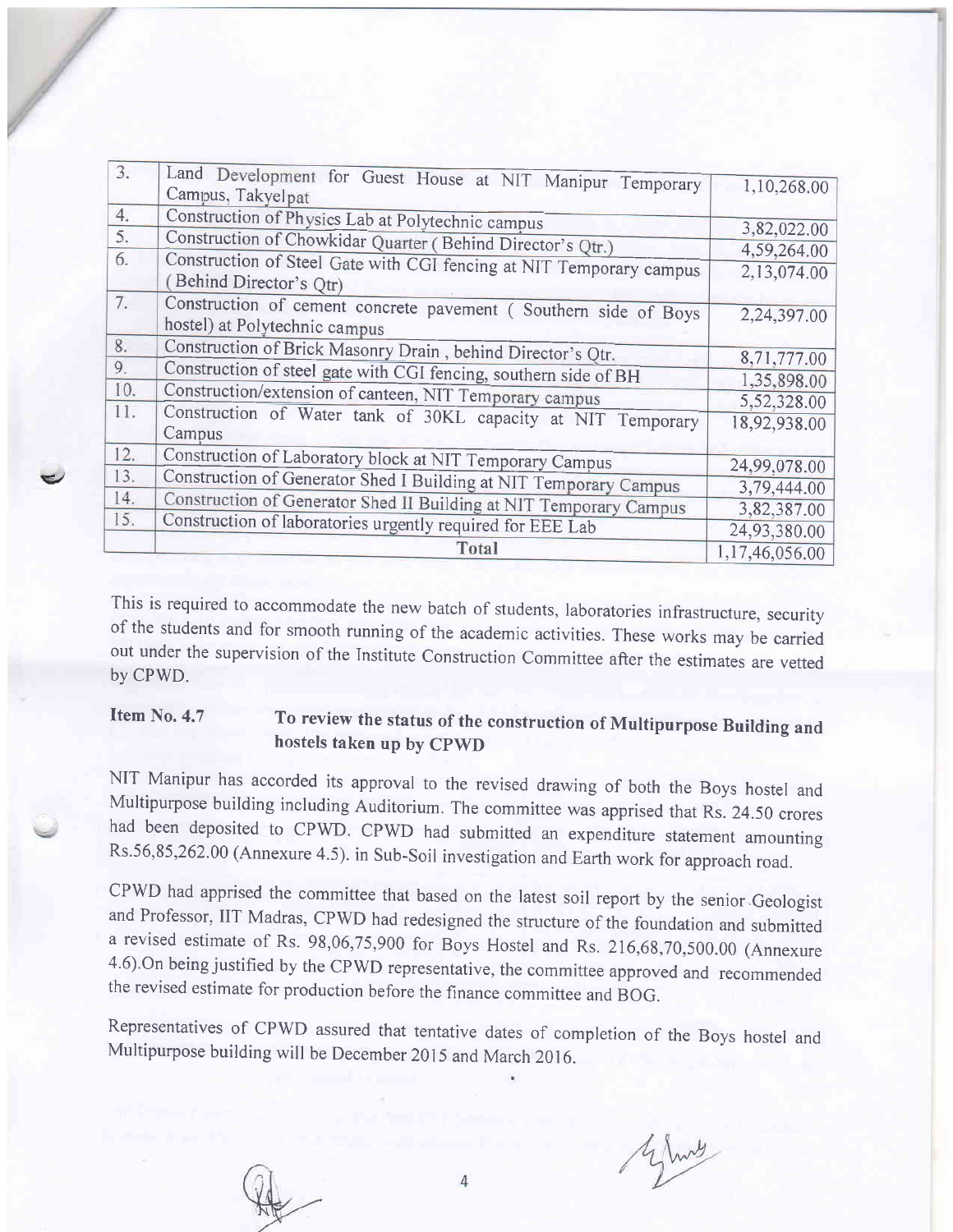### Item No. 4.8 Status of Master plan for NIT Manipur permanent campus

The chairman apprised the committee that the tender document has been prepared and will be sent to CPWD for vetting before publication. The tender has been delayed due to nonfinalization of soil test and foundation design by CPWD. The same has been submitted by CPWD on 3rd February 2014 and it will be incorporated in the NIT for Master plan design so that a realistic Master plan and building plan would be submitted by the bidders.

# Item No. 4.9 Administrative approval for Electrification and LAN cabling work<br>and commissioning of 30 KVAGenerator for HP- NIT Manipur<br>Centre for Excellence

The Committee was apprised that the  $3^{rd}$  Finance Committee and the  $3^{rd}$  BOG had accorded the approval for setting up of "Centre of Excellence" in NIT Manipur temporary carnpus by Hewlett Packard. Impression Pvt. Ltd.,

## Item No. 4.10 Administrative approval for construction of supervisor quarter, security barrack, internal road and land development work at permanent campus

The committee recommended the proposal for the following infrastructural development at permanent campus for an estimated cost of Rs. 2,53,15,000 and the same may be awarded to EEW as depository work. The proposed construc

| SI.<br>No. | Name of the work                                | Quantity | Rate             | Total              |
|------------|-------------------------------------------------|----------|------------------|--------------------|
|            | Construction of Supervisor Quarter              |          | Rs. 48,91,600.00 | Rs. 97,83,200.00   |
| 2.         | Construction of Barrack Quarter                 |          | Rs.49,42,700.00  | Rs. 98,85,400.00   |
| 3.         | Land Development                                |          | Rs.48,28,700.00  | Rs.48,28,700.00    |
| 4.         | Construction<br>of Internal<br>Roads<br>72.50 m |          | Rs. 8,17,700.00  | Rs. 8,17,700.00    |
|            |                                                 |          | Total            | Rs. 2,53,15,000.00 |

List of proposed works are shown below:

?

### Item No. 4.11 Administrative approval for infrastructure development work at permanent campus

The Director apprised the committee that NIT Manipur plans to start shifting to the permanent campus from May 2014 in a phase wise manner.During rainy season, a major portion of the

AW'

5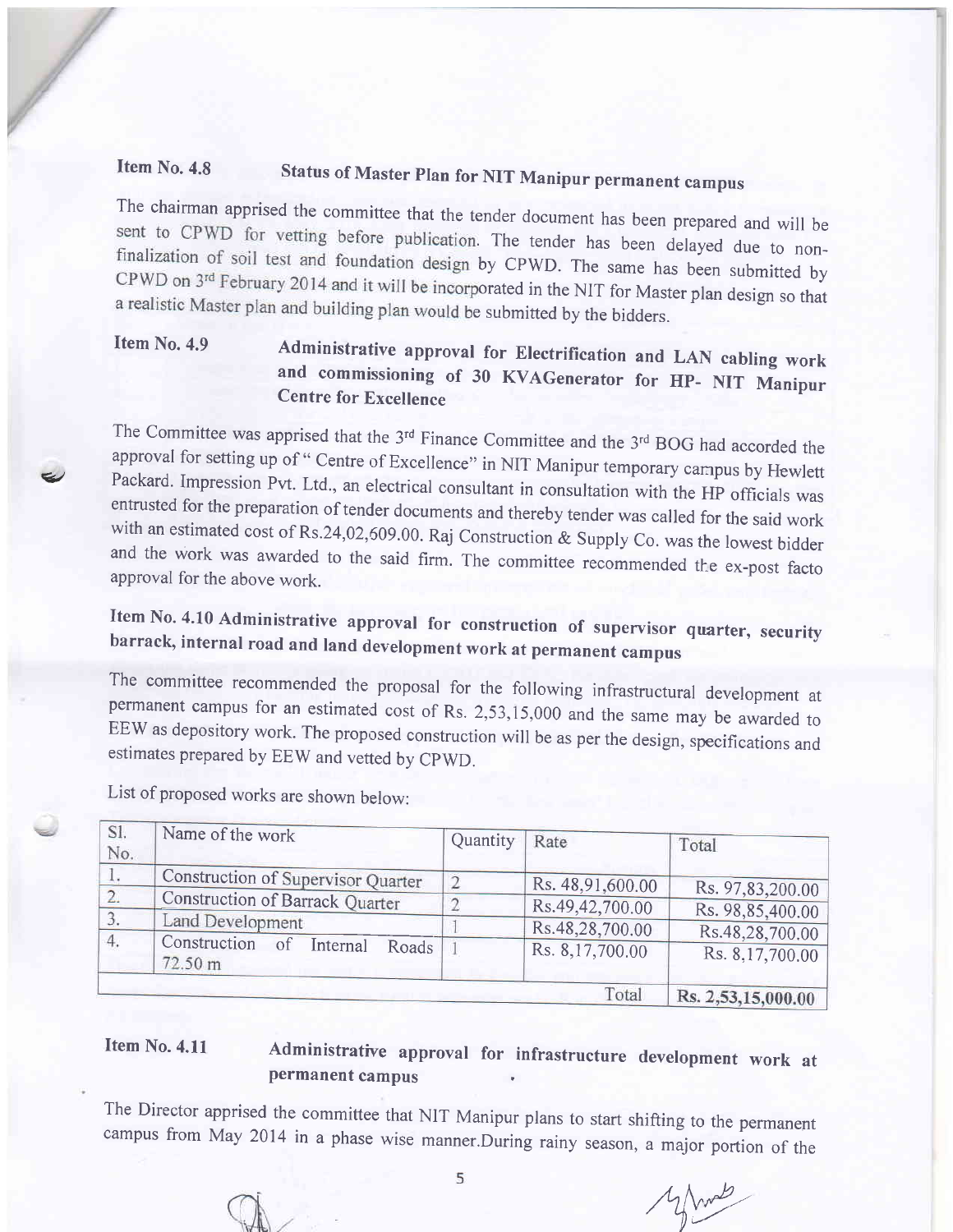allotted land is inaccessible so a periphery road is required from security point of view. In addition various infrastructures are also required to be constructed as given below to make the campus functional by May 2014.After thorough discussion, the Committee recommended the proposed works which can be taken up by a Central Govt. Agency or a State Govt. Agency.

The proposed works are given below:

e/

| Name of the Work                                                                         |  |
|------------------------------------------------------------------------------------------|--|
|                                                                                          |  |
| Construction of the Periphery road                                                       |  |
| Construction of an additional workshop shed for Bamboo Technology Centre                 |  |
| Construction of the Culverts at the entrance roads to the permanent campus               |  |
| Construction of substation house and 250 KVA power plant and distribution netwok         |  |
| including yard lighting at the permanent campus                                          |  |
| Construction of convenient shops, multipurpose shed for housing various utility services |  |
| like bank, post office, canteen etc at the permanent campus                              |  |
| Construction of Substation House and 250KVA Generator                                    |  |
|                                                                                          |  |

### Item No. 4.12 Administrative approval for erection of electrical poles and lighting along the periphery of the permanent campus

The committee recommended that erection of electrical poles should be confined to the areas where the construction is going on under CPWD and EEW, the committee recommended that additional temporary lighting may be arranged to make the permanent campus fully secured.

### Item No. 4.13 Administrative approval for purchase of furniture for NIT Manipur

Considering the increased intake with the addition of two new streams of Engineering from 2013, additional fumiture is required especially for the new boys' hostel at permanent campus. The requirement is given below:

| Sl. No.    | Particulars      | Quantity |
|------------|------------------|----------|
|            | Table            | 150      |
|            | Chair            | 150      |
| <u>. .</u> | <b>Steel Bed</b> | 150      |
| 1.         | Steel Almirah    | 150      |

The committee discussed the above requirement thoroughly and recommended that good quality items should be procured by floating limited tender/as per GFR at the earliest for the necessity of the students.

Grad

6